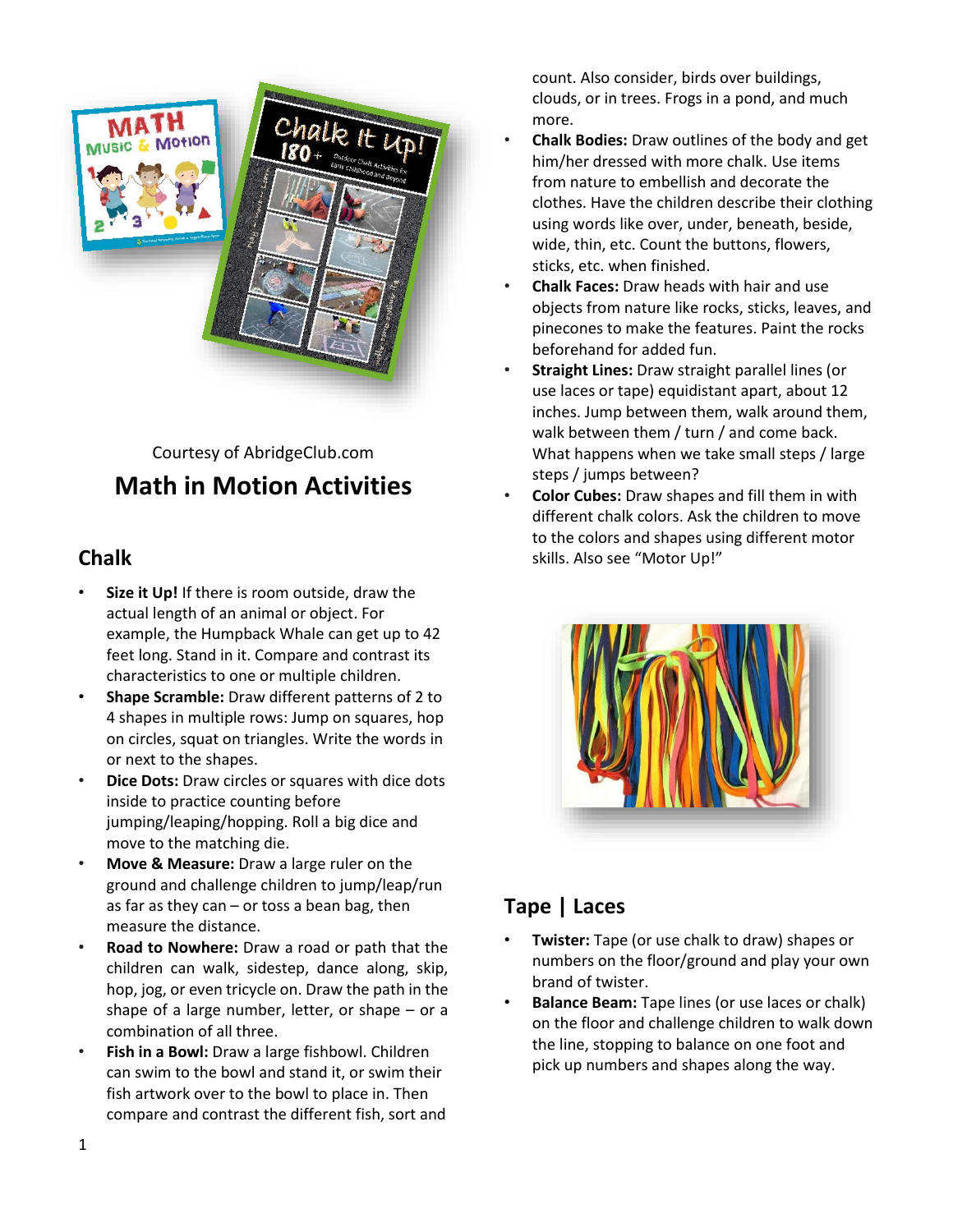- **Walk the Path:** Tape (or use laces or chalk) to make different pathways on the floor. Instruct kids to walk the pathways. Move different ways on each pathway: wave arms like a monkey, wave arms like a bird, walk like an elephant, stomp like a hippo, move slow like a turtle, on tip-toe up high like a giraffe.
- **Move & Measure:** Tape lines on the floor and challenge kids to jump like a frog (and other motor skills) to the farthest line, and then measure.
- **Rolley Polley:** Tape a large shape on the floor (or use chalk) and challenge kids to roll or bat different sizes of balls (basketball, tennis ball, golf ball) with their feet, head, hands, or even a noodle, along the tape. Time them and see if they can beat their time.
- **Seek & Find:** Hide number sticks, plastic eggs with numbers inside of them, plastic 3-D shapes. When the children find them all, they gather together to put the numbers in order. Also hide different colored items that the children can sort once found.
- **Para-Sheet:** Use an old sheet or table cloth to bounce balloons or beach balls into the air.
- **Number Hunt:** Provide the children with a number in hand, have them search around the room or outside to find a matching number.
- **Order Up:** Hide number sticks or numbered plastic eggs. When the children find their match, they work together to put them in order.
- **Shadow Shapes & Lengths:** Trace shadows and compare sizes and lengths. Do it again at different times of the day.
- **Hoopty:** Lay hoops flat on the floor, end to end. Challenge kids to jump in and out of them doing various motor skills, identifying the colors as they jump in. If outside, draw chalk numbers or shapes inside for them to identify.
- **Animal & Insect Moves:** Mimic the way different animals and insects move within a certain period of time… say 15 seconds: Seal, bear, octopus, snail, spider, snake, crab, etc. Count each step/move as you go or measure the distance traveled in those 15 seconds.
- **Balance & Toss:** Children toss their colorful bean bag into a receptacle of the same color. Move the receptacle closer or farther away.
- **Shape Bands:** Use stretchy strips/bands of material or soft elastic bands. Children step

inside and use their feet and hands to stretch the bands into different shapes.

- **Rhythmic Clapping:** The teacher claps/counts out a rhythm. Students imitate the rhythm of the clap using their hands, feet, by moving a body part, or by shaking/pounding a homemade instrument.
- **Hokie Pokie:** Make different shapes with tape, laces, or chalk and dance 1 verse of Hokie Pokie per shape.
- **Motor Up!** Move around tape or lace shapes using different motor skills to practice prepositions. March in, around, between, on, beside, etc. Changing up different motor skills.



### **Streamers**

- **Volleyball:** Tape or tie one streamer on either side of a hallway/table leg/door knob. Bat a balloon or beach ball over the streamer to a partner. Keep adding more streamers 6" apart to challenge the kids, or move the streamer higher up the wall.
- **Limbo:** Limbo under the streamer without falling. Tie or tape additional streamers at various heights down the hall. "How low can you go?" Measure how low they could go.
- **Over & Under:** Tape multiple streamers on either side of the hallway, at different heights and angles to create an obstacle course. Children have to get to the other side without breaking any streamers. Challenge them to climb over one color, and crawl under the other.